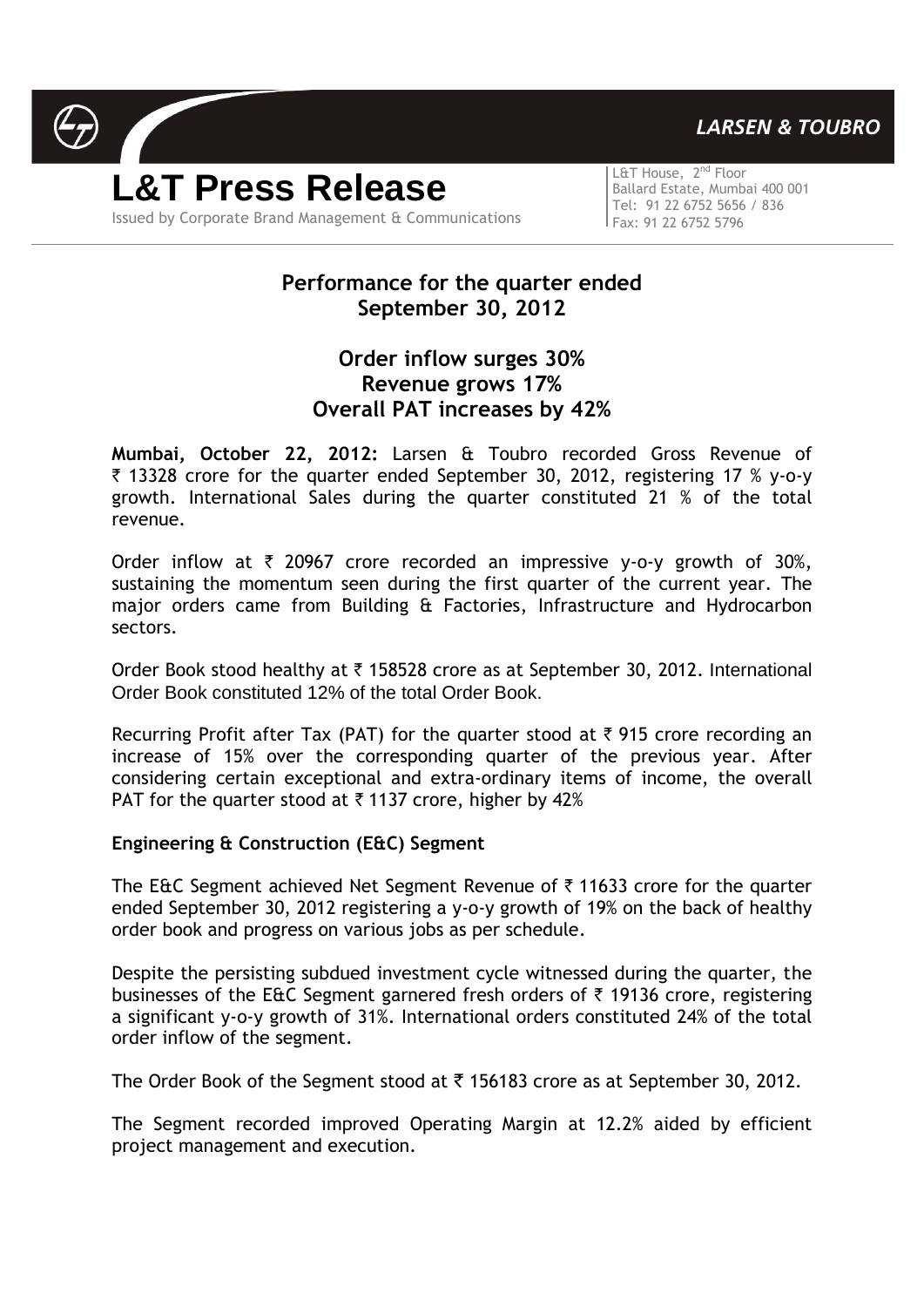### **Electrical & Electronics (E&E) Segment**

E&E Segment recorded Net Segment Revenue of  $\bar{\tau}$  839 crore for the quarter ended September 30, 2012, recording a moderate y-o-y growth of 7% , as industrial demand remained sluggish. International sales contributed to 10% of the total revenue as compared to 6% in the corresponding quarter of the previous year.

The Segment recorded an improved Operating Margin at 11.1% during the quarter, despite competitive pressures.

## **Machinery & Industrial Products (MIP) Segment**

During the quarter ended September 30, 2012, MIP Segment recorded Net Segment Revenue of  $\bar{\tau}$  531 crore vis-à-vis  $\bar{\tau}$  592 crore recorded in the corresponding quarter of the previous year. International sales constituted 17% of the total revenue.

The Operating Margin of the segment was lower at 14.7% due to reduced sales volume and inflation effect on input costs.

### **"Others" Segment**

This segment includes Integrated Engineering Services which recorded Revenue of ₹ 308 crore, registering a smart growth of 51% over the corresponding quarter of the previous year. The Operating Margin of the business stood at 23.1% vis-à-vis 20.7% recorded in the corresponding quarter of the previous year.

#### **Outlook**

Uncertainty prevailing around the revival of growth in the global economies and the slow pace of reforms in the domestic economy have led to deceleration of growth across the sectors. The quarter has witnessed tight liquidity conditions and volatility in the currency markets. Inflation continues to remain elevated exerting pressure on operating margins.

The rebounding of industrial production and improved credit demand was seen in many sectors towards the end of the quarter. A few steps taken by the government recently underscore its commitment for accelerating the pace of economic development which provides positive signals for the prospects for the Company.

The Company has been sustaining its growth momentum on the back of its strong and diversified business portfolio and increasing international presence. With its execution efficiencies and robust order book, the Company is placed well to realize its near term targets and medium term plans.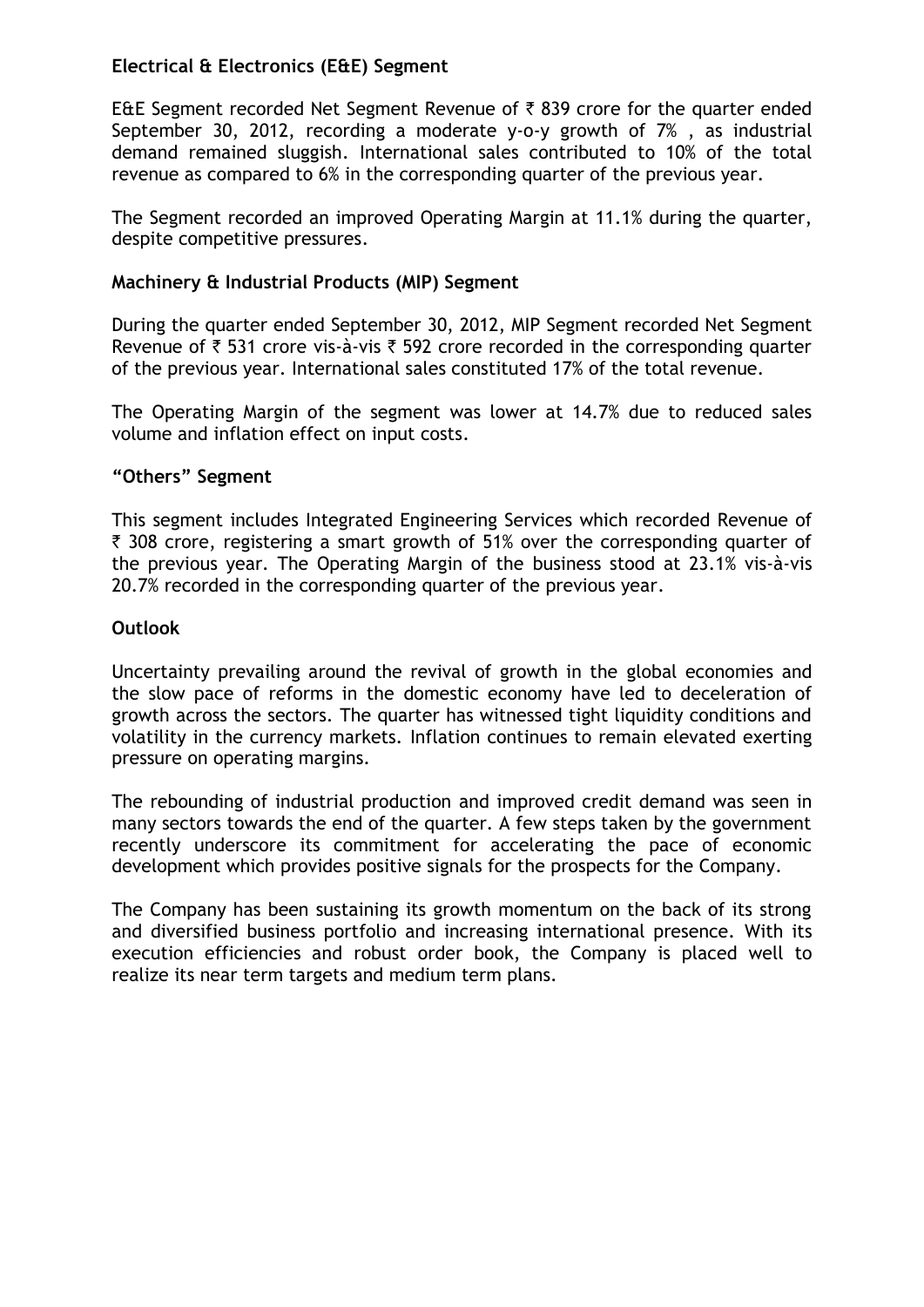#### **LARSEN & TOUBRO LIMITED Registered Office: L&T House, Ballard Estate, Mumbai 400 001**

**UNAUDITED STANDALONE FINANCIAL RESULTS FOR THE QUARTER ENDED SEPTEMBER 30, 2012**

|                         |                                                                                                                                                                            |                    |                                   |               |               |                                 | ₹ Lakh                  |
|-------------------------|----------------------------------------------------------------------------------------------------------------------------------------------------------------------------|--------------------|-----------------------------------|---------------|---------------|---------------------------------|-------------------------|
|                         | <b>Particulars</b>                                                                                                                                                         | September 30,      | 3 months ended<br><b>June 30,</b> | September 30, | September 30, | 6 months ended<br>September 30, | Year ended<br>March 31. |
|                         |                                                                                                                                                                            | 2012               | 2012                              | 2011          | 2012          | 2011                            | 2012 (Audited)          |
| $\mathbf{1}$            | Gross Sales / Revenue from operations                                                                                                                                      | 1332753            | 1207833                           | 1137391       | 2540586       | 2095178                         | 5373778                 |
|                         | Less: Excise duty                                                                                                                                                          | 13230              | 12298                             | 12976         | 25528         | 22552                           | 56726                   |
|                         | Net Sales / Revenue from operations                                                                                                                                        | 1319523            | 1195535                           | 1124415       | 2515058       | 2072626                         | 5317052                 |
| $\overline{\mathbf{2}}$ | <b>Expenses:</b>                                                                                                                                                           |                    |                                   |               |               |                                 |                         |
| a)                      | i) Consumption of raw materials, components, and stores, spares & tools                                                                                                    | 319101             | 372005                            | 283272        | 691107        | 502884                          | 1171495                 |
|                         | ii) Sub-contracting charges                                                                                                                                                | 286875             | 254299                            | 180152        | 541175        | 370842                          | 1064754                 |
|                         | iii) Construction materials consumed                                                                                                                                       | 334946             | 203665                            | 252083        | 538610        | 454387                          | 1252742                 |
|                         | iv) Purchases of stock-in-trade                                                                                                                                            | 43712              | 50167                             | 50466         | 93879         | 105392                          | 236939                  |
|                         | v) Changes in inventories of finished goods, work-in-progress and stock-in-trade                                                                                           | (87506)            | (51151)                           | (12984)       | (138657)      | (42351)                         | (53977)                 |
|                         | vi) Other manufacturing, construction and operating expenses                                                                                                               | 99337              | 106279                            | 84319         | 205616        | 176643                          | 429923                  |
| b)                      | Employee benefits expense                                                                                                                                                  | 130052             | 94740                             | 107817        | 224791        | 182603                          | 366345                  |
| c)                      | Sales, administration and other expenses                                                                                                                                   | 52468              | 56832                             | 57637         | 109299        | 85733                           | 220570                  |
| d)                      | Depreciation, amortisation and obsolescence                                                                                                                                | 20396              | 19194                             | 17090         | 39591         | 33876                           | 69946                   |
|                         | <b>Total expenses</b>                                                                                                                                                      | 1199381            | 1106030                           | 1019852       | 2305411       | 1870009                         | 4758737                 |
| $\mathbf{3}$            | Profit from operations before other income, finance costs and exceptional items (1-2)                                                                                      | 120142             | 89505                             | 104563        | 209647        | 202617                          | 558315                  |
| $\pmb{4}$               | Other income                                                                                                                                                               | 32939              | 60584                             | 32009         | 93523         | 58978                           | 133828                  |
| 5                       | Profit from ordinary activities before finance costs and exceptional items (3+4)                                                                                           | 153081             | 150089                            | 136572        | 303170        | 261595                          | 692143                  |
| 6                       | Finance costs                                                                                                                                                              | 23502              | 22841                             | 19701         | 46343         | 35430                           | 66610                   |
| $\overline{\mathbf{r}}$ | Profit from ordinary activities after finance costs but before exceptional items (5-6)                                                                                     | 129579             | 127248                            | 116871        | 256827        | 226165                          | 625533                  |
| 8                       | Exceptional items [refer note (i)]                                                                                                                                         | 21429              | (3834)                            |               | 17595         |                                 | 5500                    |
|                         | Profit from ordinary activities before tax (7+8)                                                                                                                           |                    |                                   |               | 274422        |                                 |                         |
| $\boldsymbol{9}$        |                                                                                                                                                                            | 151008             | 123414                            | 116871        |               | 226165                          | 631033                  |
| 10                      | Provision for taxes:                                                                                                                                                       |                    |                                   |               |               |                                 |                         |
| a)                      | Provision for current tax                                                                                                                                                  | 42317              | 37595                             | 36102         | 79912         | 70171                           | 181413                  |
| b)                      | Provision for deferred tax                                                                                                                                                 | 249                | (546)                             | 930           | (297)         | 1540                            | 3970                    |
|                         | <b>Total provision for taxes</b>                                                                                                                                           | 42566              | 37049                             | 37032         | 79615         | 71711                           | 185383                  |
| 11                      | Net profit after tax from ordinary activities (9-10)                                                                                                                       | 108442             | 86365                             | 79839         | 194807        | 154454                          | 445650                  |
| 12                      | Extraordinary items [refer note (ii)]                                                                                                                                      | 5289               |                                   |               | 5289          |                                 |                         |
| 13                      | Net profit after tax for the period (11+12)                                                                                                                                | 113731             | 86365                             | 79839         | 200096        | 154454                          | 445650                  |
| 14                      | Paid-up equity share capital (face value of share: ₹ 2 each)                                                                                                               |                    |                                   |               | 12276         | 12223                           | 12248                   |
| 15                      | Reserves excluding revaluation reserve                                                                                                                                     |                    |                                   |               |               |                                 | 2507940                 |
|                         | Earnings per share (Not annualised):                                                                                                                                       |                    |                                   |               |               |                                 |                         |
| 16                      |                                                                                                                                                                            |                    |                                   |               |               |                                 |                         |
|                         | Basic EPS before extraordinary items (₹)                                                                                                                                   | 17.67              | 14.10                             | 13.07         | 31.78         | 25.31                           | 72.92                   |
| 17                      | Diluted EPS before extraordinary items (₹)                                                                                                                                 | 17.54              | 14.00                             | 12.94         | 31.53         | 25.05                           | 72.23                   |
| 18                      | Basic EPS after extraordinary items (₹)                                                                                                                                    | 18.54              | 14.10                             | 13.07         | 32.64         | 25.31                           | 72.92                   |
| 19                      | Diluted EPS after extraordinary items (₹)                                                                                                                                  | 18.39              | 14.00                             | 12.94         | 32.39         | 25.05                           | 72.23                   |
| 20                      | Debt service coverage ratio (DSCR) [no.of times]*                                                                                                                          |                    |                                   |               | 3.25          | 4.16                            | 3.13                    |
| 21                      | Interest service coverage ratio (ISCR) [no.of times]**                                                                                                                     |                    |                                   |               | 6.54          | 7.38                            | 10.39                   |
|                         | 22 Profit after tax from normal operations (i.e.excluding exceptional and extraordinary items)                                                                             | 91476              | 88955                             | 79839         | 180431        | 154454                          | 441340                  |
|                         | * DSCR = [Profit before interest and exceptional & extraordinary items $\div$ (Interest expense +principal repayments of long-term debt during the year)]                  |                    |                                   |               |               |                                 |                         |
|                         | ** ISCR = [Profit before interest and exceptional & extraordinary items ÷ interest expense]                                                                                |                    |                                   |               |               |                                 |                         |
|                         |                                                                                                                                                                            |                    |                                   |               |               |                                 |                         |
|                         | See accompanying notes to the financial results                                                                                                                            |                    |                                   |               |               |                                 |                         |
|                         |                                                                                                                                                                            |                    |                                   |               |               |                                 |                         |
|                         | SELECT INFORMATION FOR THE QUARTER ENDED SEPTEMBER 30, 2012                                                                                                                |                    |                                   |               |               |                                 |                         |
| А                       | <b>PARTICULARS OF SHAREHOLDING</b>                                                                                                                                         |                    |                                   |               |               |                                 |                         |
| $\mathbf{1}$            | Public shareholding:                                                                                                                                                       |                    |                                   |               |               |                                 |                         |
|                         | - Number of shares ('000s)                                                                                                                                                 |                    | 593280                            |               | 594100        | 585239                          | 593300                  |
|                         | - Percentage of shareholding                                                                                                                                               |                    | 96.82%                            |               | 96.79%        | 95.76%                          | 96.88%                  |
| $\overline{\mathbf{2}}$ | Promoters and promoter group shareholding [refer note (v) ]                                                                                                                |                    | Nil                               |               | Nil           | Nil                             | Nil                     |
|                         |                                                                                                                                                                            |                    |                                   |               |               |                                 |                         |
|                         |                                                                                                                                                                            | 3 months ended     |                                   |               |               |                                 |                         |
| в                       | <b>INVESTOR COMPLAINTS</b>                                                                                                                                                 | September 30, 2012 |                                   |               |               |                                 |                         |
|                         |                                                                                                                                                                            | Nil                |                                   |               |               |                                 |                         |
|                         | Pending at the beginning of the quarter<br>Received during the quarter                                                                                                     | 20                 |                                   |               |               |                                 |                         |
|                         | Disposed of during the quarter                                                                                                                                             | 20                 |                                   |               |               |                                 |                         |
|                         | Remaining unresolved at the end of the quarter                                                                                                                             | Nil                |                                   |               |               |                                 |                         |
| Notes:                  |                                                                                                                                                                            |                    |                                   |               |               |                                 |                         |
|                         |                                                                                                                                                                            |                    |                                   |               |               |                                 |                         |
|                         | (i) Exceptional item during the quarter ended September 30, 2012 represents gain on divestment of stake in a subsidiary company.                                           |                    |                                   |               |               |                                 |                         |
|                         | (ii) Extraordinary item during the quarter ended September 30, 2012 represents reversal of provision made in earlier years on Company's investment in the equity shares of |                    |                                   |               |               |                                 |                         |
|                         | Satyam Computer Services Limited (SCSL), consequent to the sale of balance part of its holding in SCSL during the quarter.                                                 |                    |                                   |               |               |                                 |                         |

(iii) The Company, during the quarter ended September 30, 2012, has allotted 10,31,172 equity shares of ₹2 each, fully paid up, on exercise of stock options by employees,<br>in accordance with the Company's stock option sche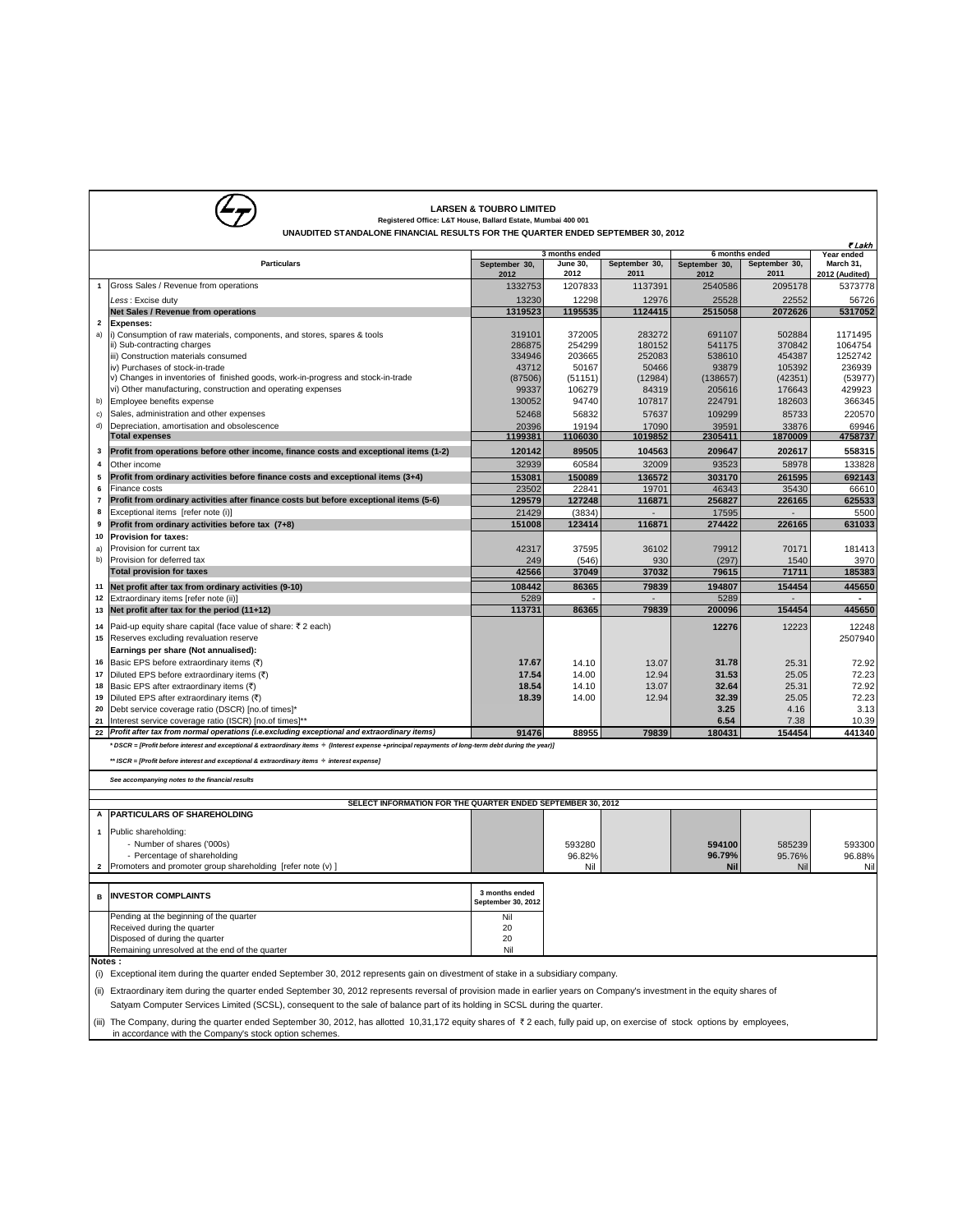|                                                          |                       | As at                 |                             |  |  |
|----------------------------------------------------------|-----------------------|-----------------------|-----------------------------|--|--|
| <b>Particulars</b>                                       | September 30,<br>2012 | September 30,<br>2011 | March 31, 2012<br>(Audited) |  |  |
| <b>EQUITY AND LIABILITIES</b>                            |                       |                       |                             |  |  |
| <b>Shareholders' Funds:</b>                              |                       |                       |                             |  |  |
| (a) Share capital                                        | 12276                 | 12223                 | 12248                       |  |  |
| (b) Reserves and surplus (including revaluation reserve) | 2726948               | 2324221               | 2510054                     |  |  |
| Sub-total - Shareholders' Funds                          | 2739224               | 2336444               | 2522302                     |  |  |
| <b>Non-current liabilities:</b>                          |                       |                       |                             |  |  |
| (a) Long-term borrowings                                 | 574996                | 660115                | 533006                      |  |  |
| (b) Deferred tax liabilities (net)                       | 14807                 | 15513                 | 13301                       |  |  |
| (c) Other long term liabilities                          | 63287                 | 31435                 | 37602                       |  |  |
| (d) Long-term provisions                                 | 28673                 | 26021                 | 27505                       |  |  |
| Sub-total - Non-current liabilities                      | 681763                | 733084                | 611414                      |  |  |
| <b>Current liabilities:</b>                              |                       |                       |                             |  |  |
|                                                          |                       |                       |                             |  |  |
| (a) Short-term borrowings                                | 380626                | 109216                | 293672                      |  |  |
| (b) Current maturities of long term borrowings           | 248342                | 92197                 | 162899                      |  |  |
| (c) Trade payables                                       | 1283308               | 1129396               | 1570020                     |  |  |
| (d) Other current liabilities                            | 1511688               | 1400299               | 1394171                     |  |  |
| (e) Short-term provisions                                | 95169                 | 97007                 | 211204                      |  |  |
| Sub-total - Current liabilities                          | 3519133               | 2828115               | 3631966                     |  |  |
| TOTAL EQUITY AND LIABILITIES                             | 6940120               | 5897643               | 6765682                     |  |  |
| <b>ASSETS</b>                                            |                       |                       |                             |  |  |
| Non-current assets:                                      |                       |                       |                             |  |  |
| (a) Fixed Assets                                         | 873904                | 766060                | 836366                      |  |  |
| (b) Non-current investments                              | 982024                | 756622                | 908471                      |  |  |
| (c) Long-term loans and advances                         | 405543                | 455146                | 404235                      |  |  |
| (d) Other non-current assets                             | 12137                 |                       | 12714                       |  |  |
| Sub-total - Non-current assets                           | 2273608               | 1977828               | 2161786                     |  |  |
| <b>Current assets:</b>                                   |                       |                       |                             |  |  |
| (a) Current investments                                  | 536204                | 542939                | 678719                      |  |  |
| (b) Inventories                                          | 203978                | 181196                | 177662                      |  |  |
| (c) Trade receivables                                    | 1877430               | 1362737               | 1872989                     |  |  |
| (d) Cash and bank balances                               | 173730                | 104988                | 177812                      |  |  |
| (e) Short-term loans and advances                        | 672244                | 543217                | 504478                      |  |  |
| (f) Other current assets                                 | 1202926               | 1184738               | 1192236                     |  |  |
| Sub-total - Current assets                               | 4666512               | 3919815               | 4603896                     |  |  |
| <b>TOTAL ASSETS</b>                                      | 6940120               | 5897643               | 6765682                     |  |  |

(v) The promoter and promoter group shareholding is nil and accordingly the information on shares pledged / encumbered is not applicable.

(vi) Figures for the previous periods have been re-grouped / re-classified to conform to the figures of the current periods.

(vii) The above results have been subjected to Limited Review by the Statutory Auditors, reviewed by the Audit Committee and approved by the Board of Directors at its meeting held on October 22, 2012.

for LARSEN & TOUBRO LIMITED

October 22, 2012

 A.M.NAIK Mumbai Executive Chairman